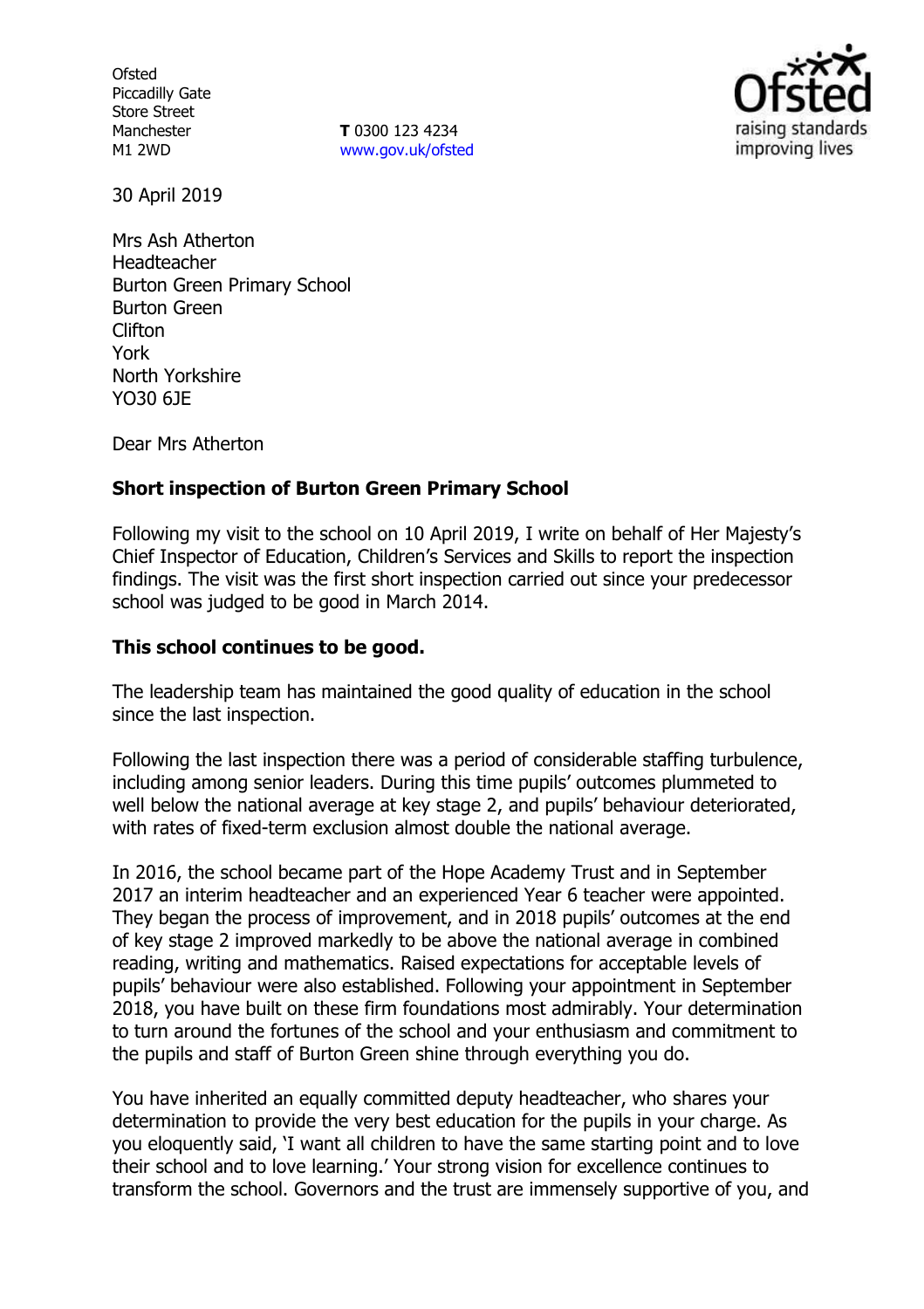

value greatly all that you have achieved so far. They applaud your leadership and the confidence you have instilled in such a short space of time.

One of your first actions was to invest heavily in the environment. New furniture and resources, redesigned shared spaces and carpeted corridors and classrooms have provided a welcoming and homely place to be. Calming music plays in classrooms and corridors and has had the desired effect to contribute to reducing any additional stresses for pupils successfully. Such investment has had an enormous impact on pupils' well-being. Those pupils who I talked to were keen to say how much better things are since you have been the headteacher. Pupils' sense of pride and belonging is tangible and they are thriving as a result of your leadership.

This sense of pride extends to the wider community, including parents, who were equally complimentary about the improvements you have brought. They value greatly the support you and your staff provide, particularly in times of need.

Pupils now behave exceptionally well, and they show much respect to adults and to each other. The strong values and explicit and consistently applied behaviour management system are firmly embedded in all year groups. Pupils comply with your high expectations for good manners and respectful behaviour and any serious misdemeanours are handled proportionately. Such is the high regard in which you are held that pupils simply do not want to let you down. As one Year 6 pupil said, 'I don't want another red card, ever!' As a result, exclusion is a last resort and the use of this sanction has reduced dramatically since your appointment. As a visitor to your school, it is difficult to believe that pupils' behaviour was anything less than exemplary.

Your high expectations extend to all aspects of the school's effectiveness. You invest heavily in providing pupils with a wealth of exciting and engaging experiences to extend pupils' vocabulary, and enrich the curriculum and bring pupils' learning alive. For example, at Christmas Year 6 pupils made gifts and cards to give to members of our emergency services, as special people who look after us. Staff share your view. They value greatly the support and guidance you provide. They respond positively to your high expectations and are enthusiastic practitioners. As a result, classrooms are a hive of purposeful activity, with pupils highly engaged and keen to contribute. This is a happy school, where staff morale is high.

You use the expertise of trust staff and local authority officers to regularly review the quality of teaching and learning in the school to ensure that you are doing all that you can to build further on pupils' improved outcomes. As a result, you have an accurate view of the strengths in your school and what more you need to do.

You and governors ensure that additional funding is spent on those for whom it is intended, particularly disadvantaged pupils and pupils with special educational needs and/or disabilities (SEND). You are resolute that the higher incidence of persistent absenteeism for disadvantaged pupils will not impact negatively on their achievements. However, we discussed that your pupil premium strategy document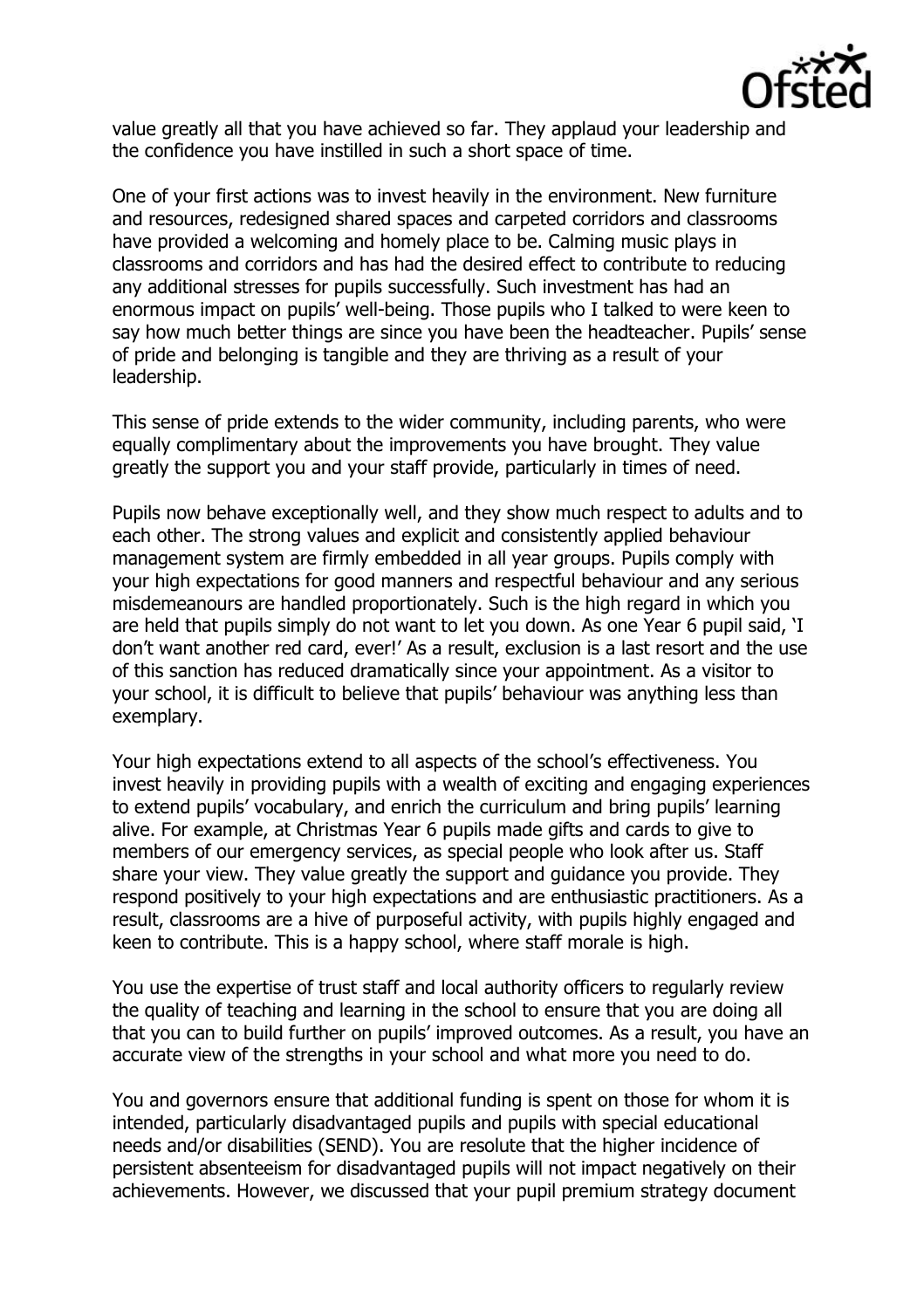

is not reflective of this. In its current form, your actions are not linked sharply to the barriers to learning faced by disadvantaged pupils.

## **Safeguarding is effective.**

The leadership team has ensured that all safeguarding arrangements are fit for purpose. Detailed employment checks are completed on anyone wishing to work at the school, to ensure that they are fit to do so. They are recorded on a single, centrally held record. Minor omissions to this record were put right during the inspection.

Staff undertake frequent training and receive weekly updates from the designated leader to ensure that they remain vigilant. Staff are clear about the process that they must follow to report any concerns that they may have.

Strong relationships enable staff to notice even the slightest changes in pupils' behaviour and that of the wider family members. Designated staff ensure that any concerns are reported in a timely manner. They readily seek the advice and guidance of fellow professionals to ensure that pupils are safe, but do not shy away from professional challenge if they feel strongly that it is in the child's interest.

A review of child protection records during the inspection shows a detailed chronology is maintained by staff and a high level of support and care is given to pupils and their families in times of need.

# **Inspection findings**

- In 2018, pupils' outcomes in mathematics at the end of key stage 2 did not improve at the same rate as those of reading and writing. Pupils' progress was average and no pupils attained the higher standard. I wanted to find out what actions you had taken to improve this. You have established a cohesive and consistent approach to the teaching of mathematics across the school. All lessons are structured to follow the same sequence. All lessons begin with a mental arithmetic starter to improve this aspect of pupils' mathematical knowledge. Pupils then practise their mathematical fluency to ensure that they have the skills they need to move onto more demanding reasoning and problem-solving tasks. Occasionally, I found that the most able pupils are completing fluency activities, of skills that they have already accomplished, before moving onto more demanding tasks of which they are capable. This slows their progress and prevents more pupils from reaching the higher standard.
- Leaders' actions are undoubtedly leading to improving current pupils' outcomes in mathematics, with pupils achieving more highly than was previously the case. A review of assessment information correlates with pupils' work in their books. Pupils' books are very well presented and reflect study of a range of mathematical concepts. However, pupils find it difficult to explain their reasoning and to have a range of skills that they can use to work confidently and systematically to solve more complex problems. At times this leads to unforced errors, and we discussed that this was one of your next steps for improvement.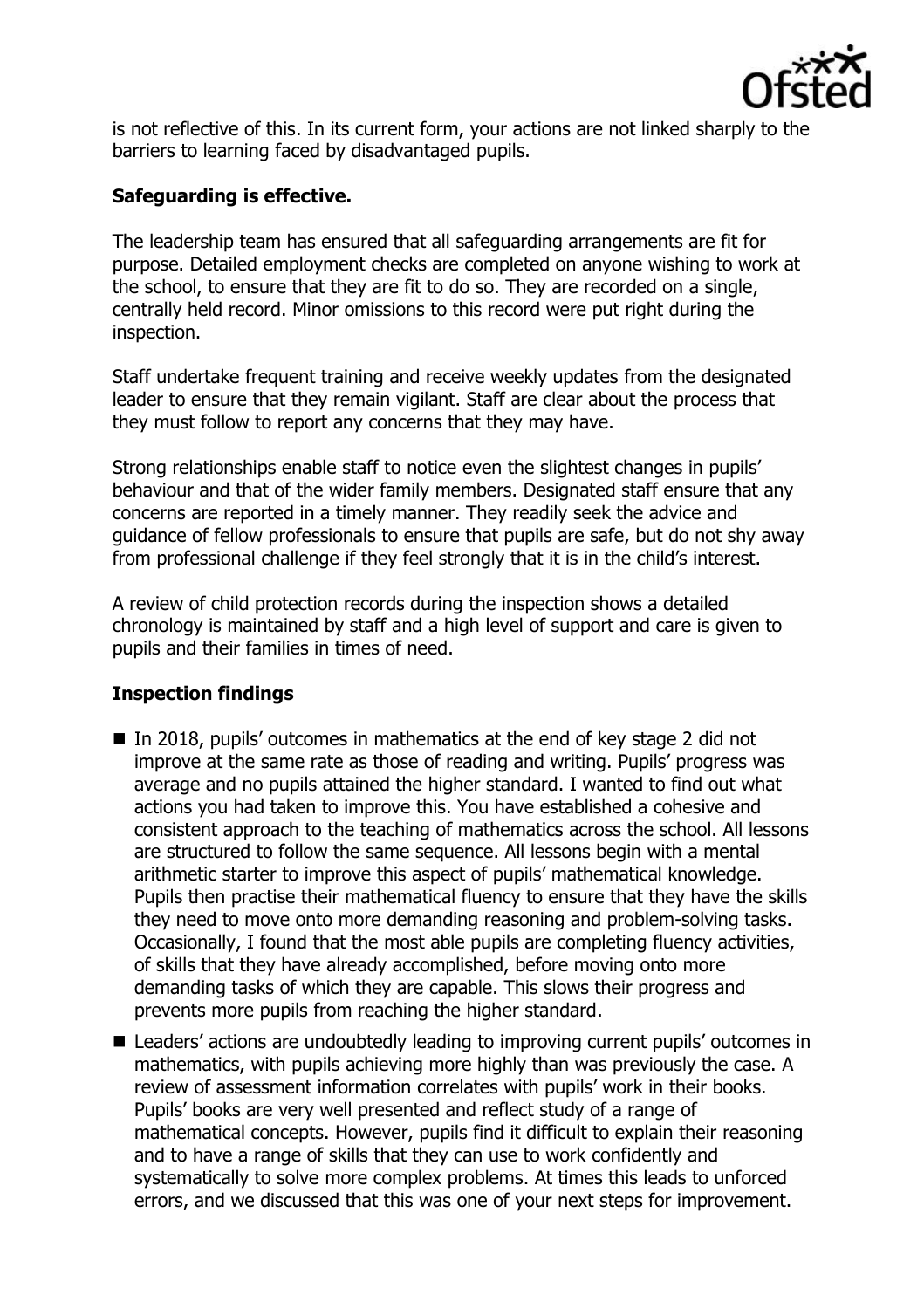

- Similarly, you have ensured that phonics teaching is consistent. Pupils in Reception and Year 1 receive a daily phonics session, which is highly structured to ensure that pupils make speedy progress in acquiring their early phonics knowledge. Staff have accessed much training and support to ensure that they deliver high-quality phonics sessions. As a result, more pupils in the current Year 1 have already reached the required standard for success in the national phonics screening check than last year and this number is already above the national average seen in 2018.
- $\blacksquare$  I also wanted to check the actions leaders are taking for those older pupils who did not reach the required standard in their Year 1 phonics screening check. There is a dedicated programme of phonics catch-up in place, as well as regular opportunities to read aloud to an adult. Although some pupils have still not acquired the skills to read to the required standard this is mostly linked to other needs.
- **Pupils'** historical absence rates have increased over time, as has the proportion of pupils, particularly disadvantaged pupils, who are regularly absent from school. Leaders, including governors, have established an agreed strategy for managing pupils' absence. High expectations for good attendance and punctuality are communicated effectively and pupils enjoy the rewards they receive for their efforts. Even though you have had much success in improving pupils' attendance, there is still much to do to reduce pupils' absence in general and the number of pupils who are persistently absent.
- In 2018, children's outcomes at the end of the Reception class declined and were below the national average, and below those achieved in 2017. Issues with recruitment and staff absence contributed to this, but you also recognised that significant investment in resources, particularly for the outdoor learning space, were also needed. You appointed a new leader of the early years who has transformed both the Nursery and Reception classes. Children are thriving in this exceptionally well-run and well-organised unit. Children's behaviour is excellent, and they readily share equipment and patiently take their turn. As a result, more children are achieving more highly, particularly in the prime area of learning associated with communication and language, than was previously the case.
- $\blacksquare$  My final focus for the inspection was to review the quality of provision and outcomes for pupils with SEND. Historically, their outcomes have been lower than the national averages and variable between subjects. A new leader of SEND was appointed by the trust in September 2017. She is highly knowledgeable and experienced, and methodical in her approach. She has established effective procedures, which are supporting the accurate identification of pupils with SEND. This, coupled with the extensive staff training she has provided, means that staff now have greater confidence and skills to manage a range of pupils' needs effectively. Although the same number of pupils are identified with SEND as was the case at her appointment, she has ensured that pupils' primary need is now identified and being supported well. As a result, pupils with SEND make good progress, and increasing proportions of pupils are now supported through an education, health and care plan.